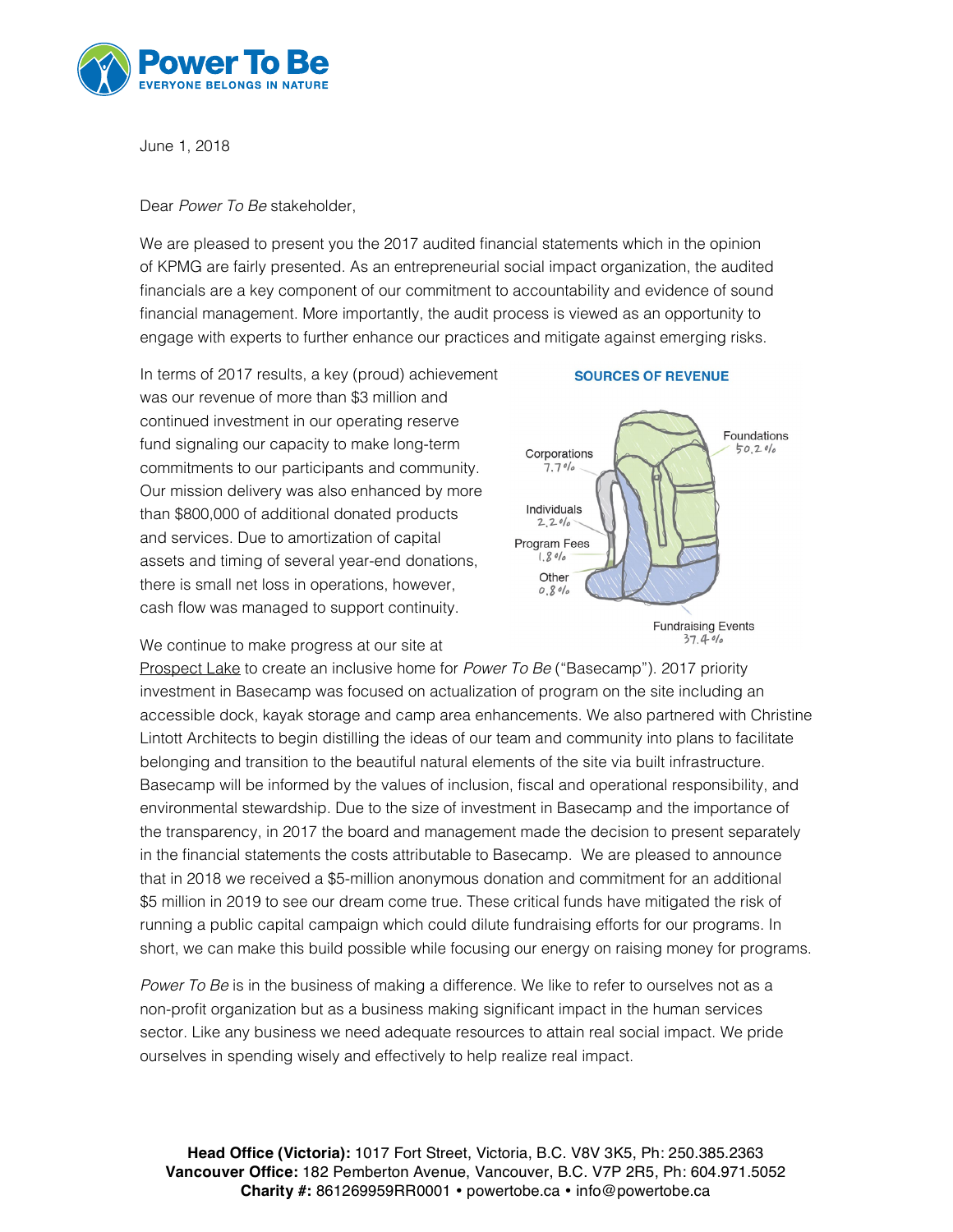

Overhead such as marketing, administration and fundraising is necessary to support our longterm goals that ultimately will address larger-scale social change. We need investment in drivers of growth to support our vision. For example, with advertising we can build more retail demand for donations, which gives us the ability to attract talented staff and volunteers to meet the multiple needs of our participants. 100 per cent of our programs continue to be subsidized as we continue to explore strategic options to further diversify our revenue streams.

Fundraising investment remains well within [Canada Revenue Agency guidelines](https://www.canada.ca/en/revenue-agency/services/charities-giving/charities/policies-guidance/fundraising-registered-charities-guidance.html). We are grateful for the generosity and confidence of a single-source anonymous donor for funding more than 80 per cent of overhead. As a result, much of our fundraising efforts are directed to sustaining our programs and the lasting social impact we are striving to achieve. This is also a signal of this donor's confidence in our decision-making and belief in our staff.



As we embark on our 20<sup>th</sup> anniversary in 2018, we are excited about continuing to ensure community relevance, diversifying revenue and creating an inspiring and inclusive home at Prospect Lake to serve our South Vancouver Island and Lower Mainland stakeholders. We are paying attention to the risks facing all non-profits in our region including escalating construction costs, enhanced penalties associated with privacy breaches and a constrained labour market. Through collaboration with our staff team and board of directors, we anticipate 2018 to be the year we look back on as the year *Power To Be* leapt forward in being a catalyst for good.

Sincerely,

Jennifer Garrett Director of Finance and Operations

**Head Office (Victoria):** 1017 Fort Street, Victoria, B.C. V8V 3K5, Ph: 250.385.2363 **Vancouver Office:** 182 Pemberton Avenue, Vancouver, B.C. V7P 2R5, Ph: 604.971.5052 **Charity #: 861269959RR0001 · powertobe.ca · info@powertobe.ca**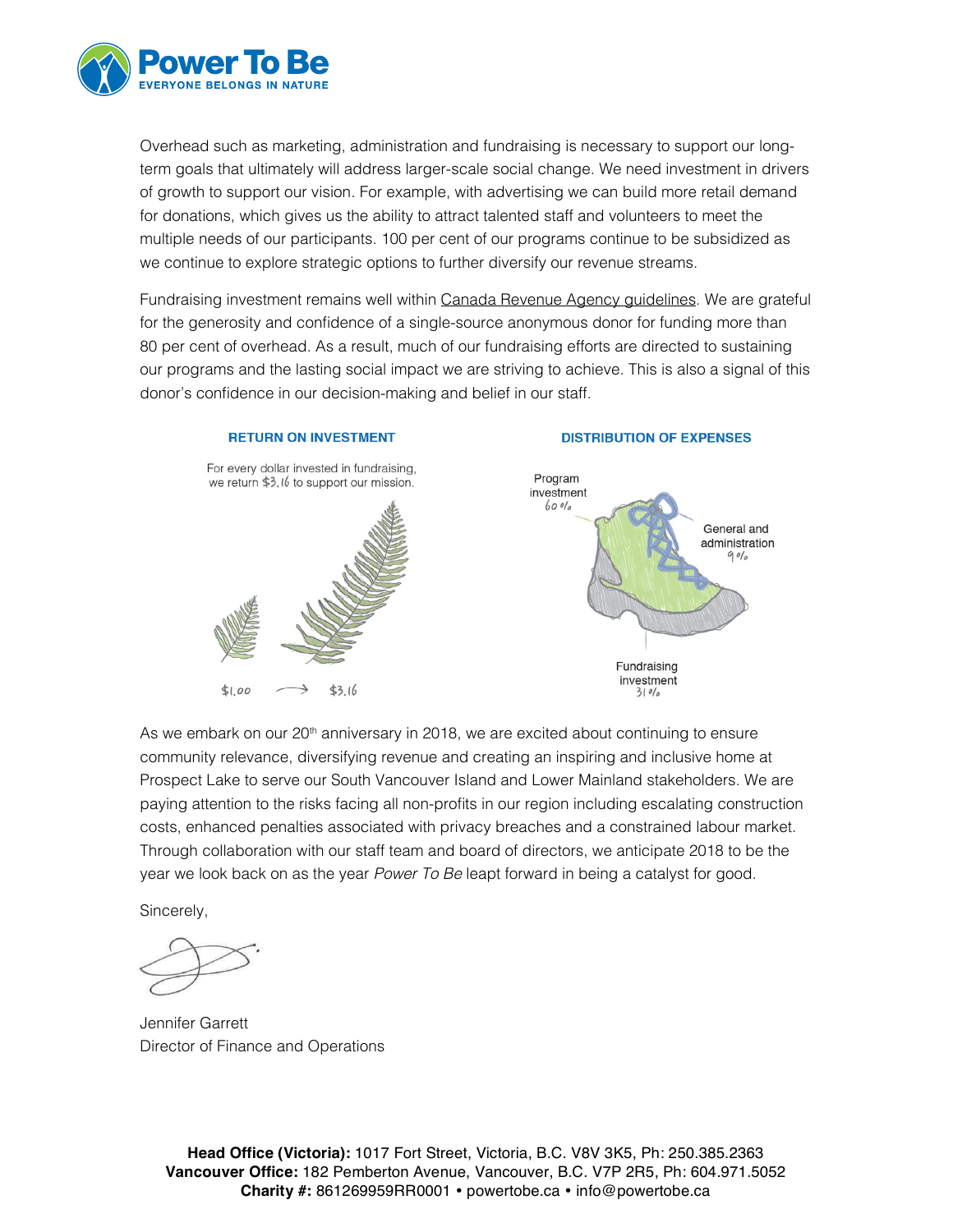Financial Statements of

### **POWER TO BE ADVENTURE THERAPY SOCIETY**

Year ended December 31, 2017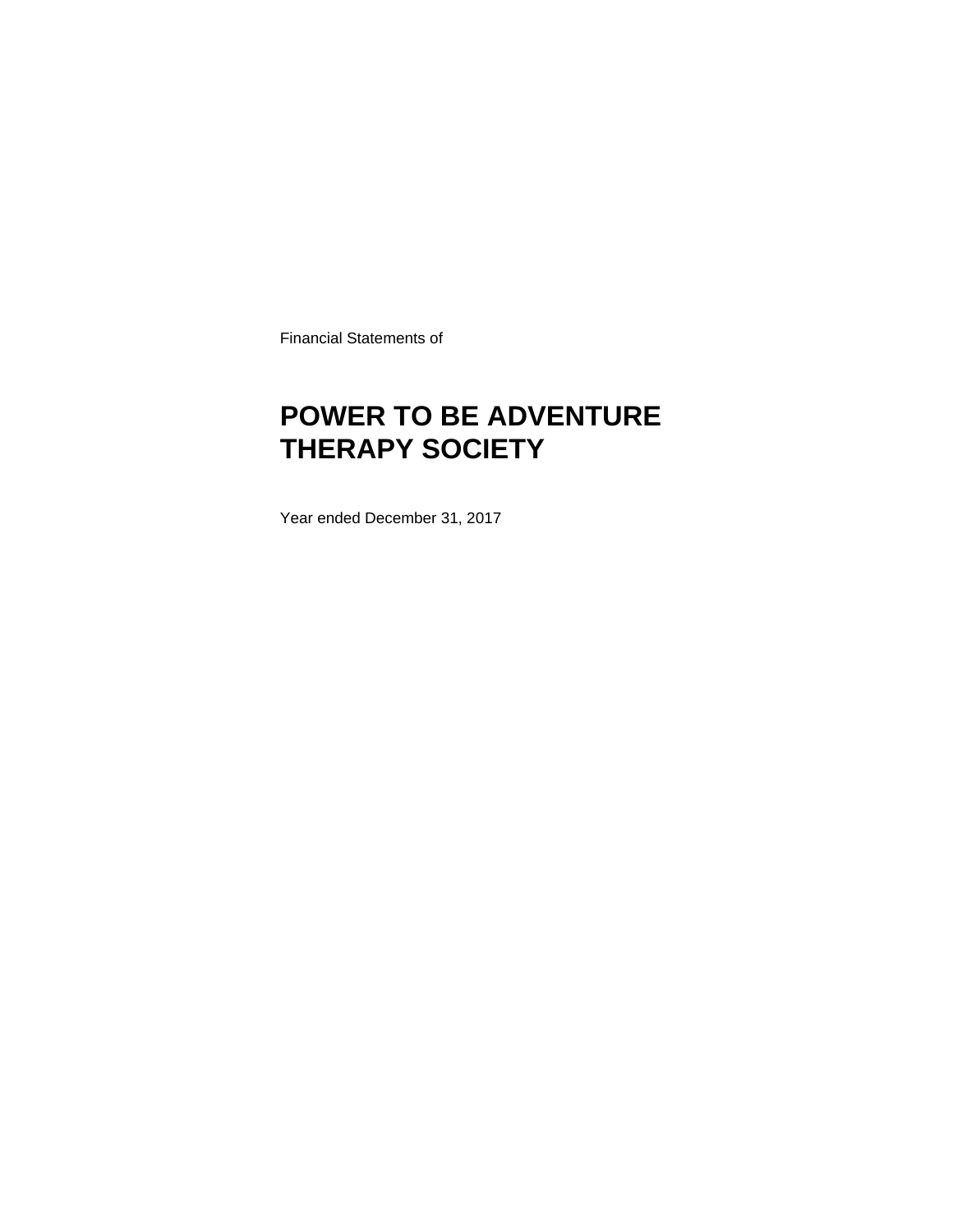

KPMG LLP St. Andrew's Square II 800-730 View Street Victoria BC V8W 3Y7 Canada Telephone 250-480-3500 Fax 250-480-3539

### **INDEPENDENT AUDITORS' REPORT**

To the Members of Power To Be Adventure Therapy Society

#### **Report on the Financial Statement**s

We have audited the accompanying financial statements of Power To Be Adventure Therapy Society, which comprise the statement of financial position as at December 31, 2017, the statements of operations, changes in net assets and cash flows for the year then ended, and notes, comprising a summary of significant accounting policies and other explanatory information.

#### *Management's Responsibility for the Financial Statements*

Management is responsible for the preparation and fair presentation of these financial statements in accordance with Canadian accounting standards for not-for-profit organizations, and for such internal control as management determines is necessary to enable the preparation of financial statements that are free from material misstatement, whether due to fraud or error.

#### *Auditors' Responsibility*

Our responsibility is to express an opinion on these financial statements based on our audit. We conducted our audit in accordance with Canadian generally accepted auditing standards. Those standards require that we comply with ethical requirements and plan and perform the audit to obtain reasonable assurance about whether the financial statements are free from material misstatement.

An audit involves performing procedures to obtain audit evidence about the amounts and disclosures in the financial statements. The procedures selected depend on our judgment, including the assessment of the risks of material misstatement of the financial statements, whether due to fraud or error. In making those risk assessments, we consider internal control relevant to the entity's preparation and fair presentation of the financial statements in order to design audit procedures that are appropriate in the circumstances, but not for the purpose of expressing an opinion on the effectiveness of the entity's internal control. An audit also includes evaluating the appropriateness of accounting policies used and the reasonableness of accounting estimates made by management, as well as evaluating the overall presentation of the financial statements.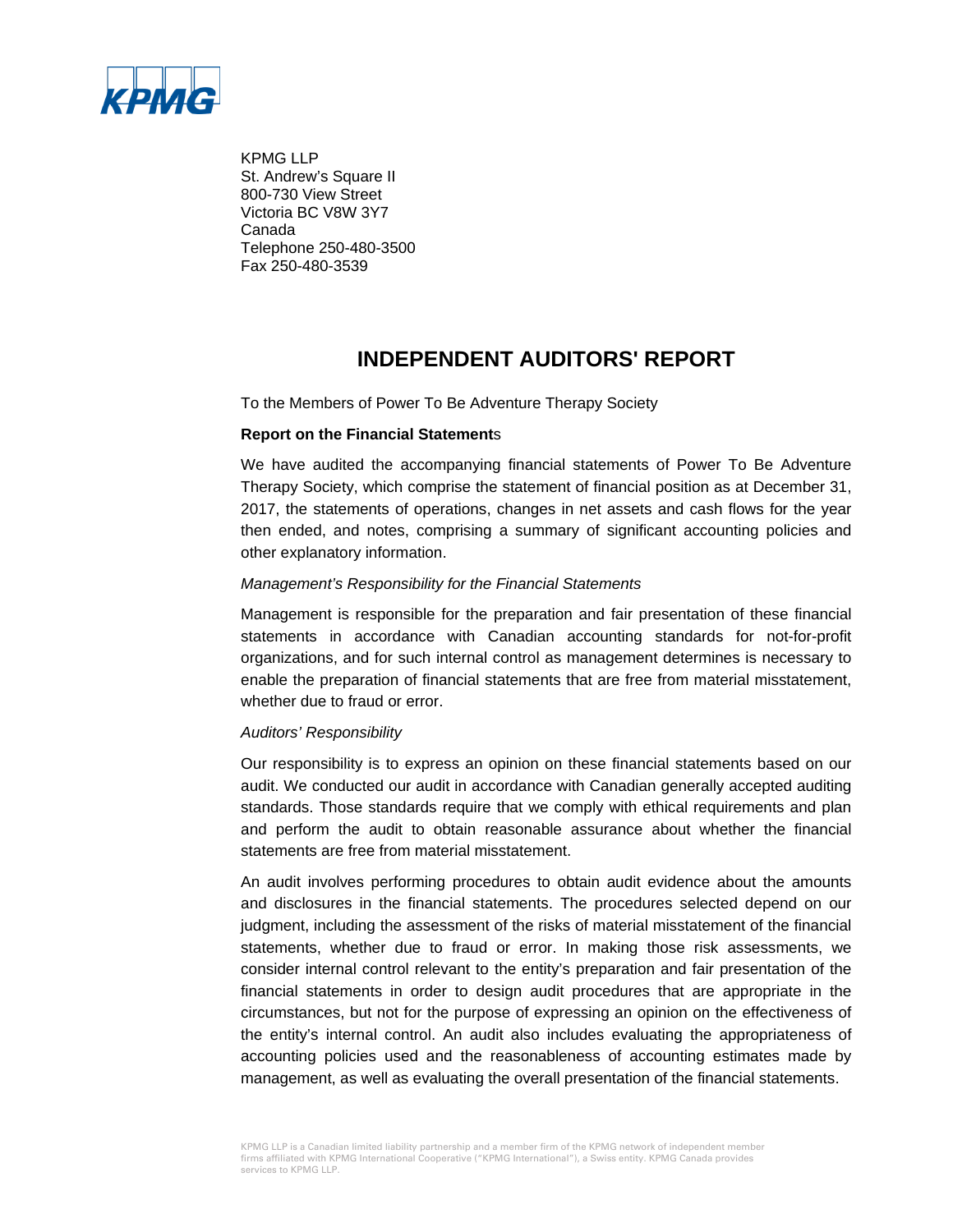

We believe that the audit evidence we have obtained is sufficient and appropriate to provide a basis for our audit opinion.

#### *Opinion*

In our opinion, the financial statements present fairly, in all material respects, the financial position of Power To Be Adventure Therapy Society as at December 31, 2017, and its results of operations and its cash flows for the year then ended in accordance with Canadian accounting standards for not-for-profit organizations.

#### **Report on Other Legal and Regulatory Requirements**

As required by the Societies Act (British Columbia), we report that, in our opinion, the accounting principles in the Canadian accounting standards for not-for-profit organizations have been applied on a basis consistent with that of the preceding year.

 $KPMS$  11P

Chartered Professional Accountants

Victoria, Canada May 14, 2018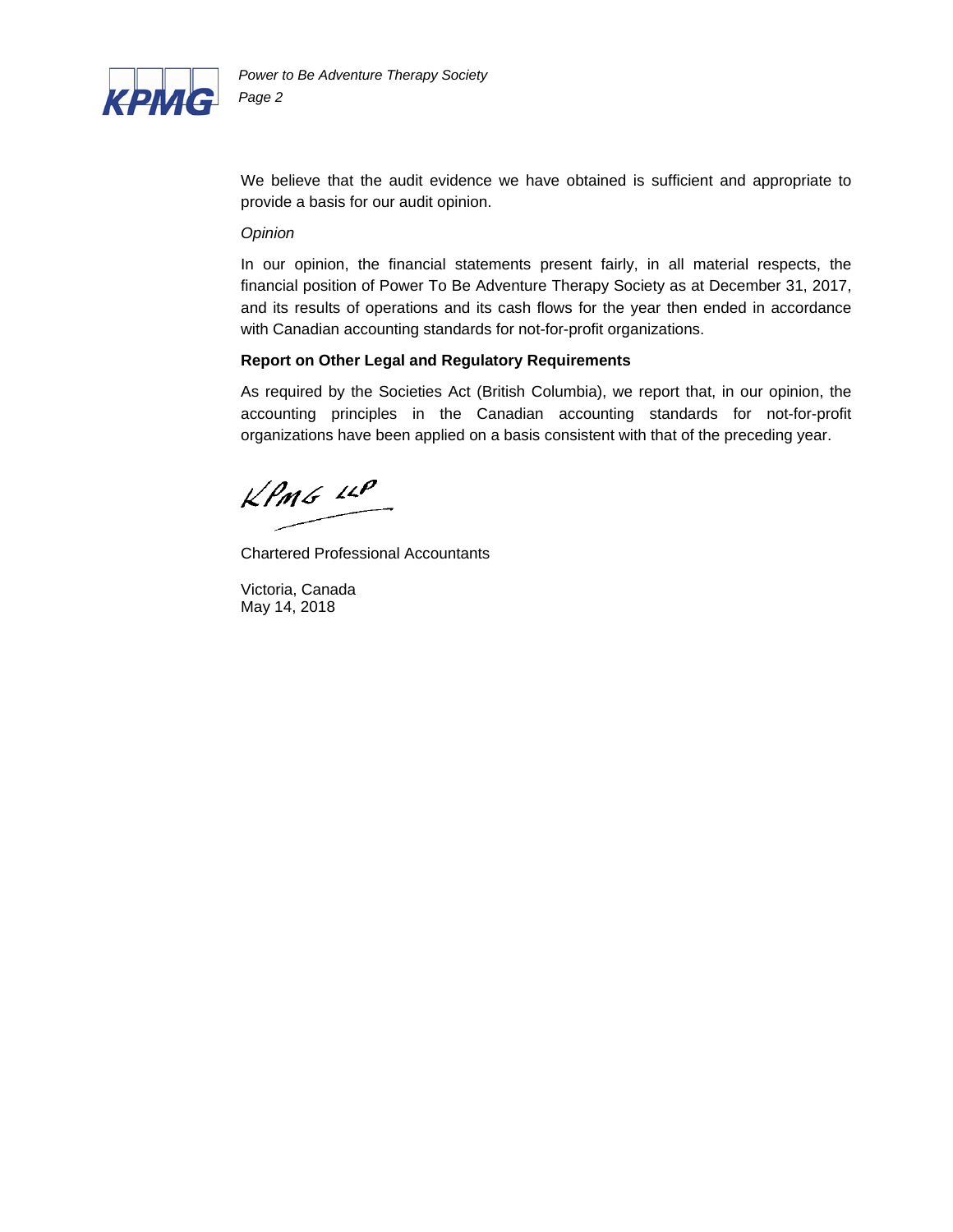Financial Statements

Year ended December 31, 2017

#### Financial Statements

| <b>Statement of Financial Position</b> | 1 |
|----------------------------------------|---|
| <b>Statements of Operations</b>        | 2 |
| Statements of Changes in Net Assets    | 3 |
| <b>Statements of Cash Flows</b>        | 4 |
| <b>Notes to Financial Statements</b>   | 5 |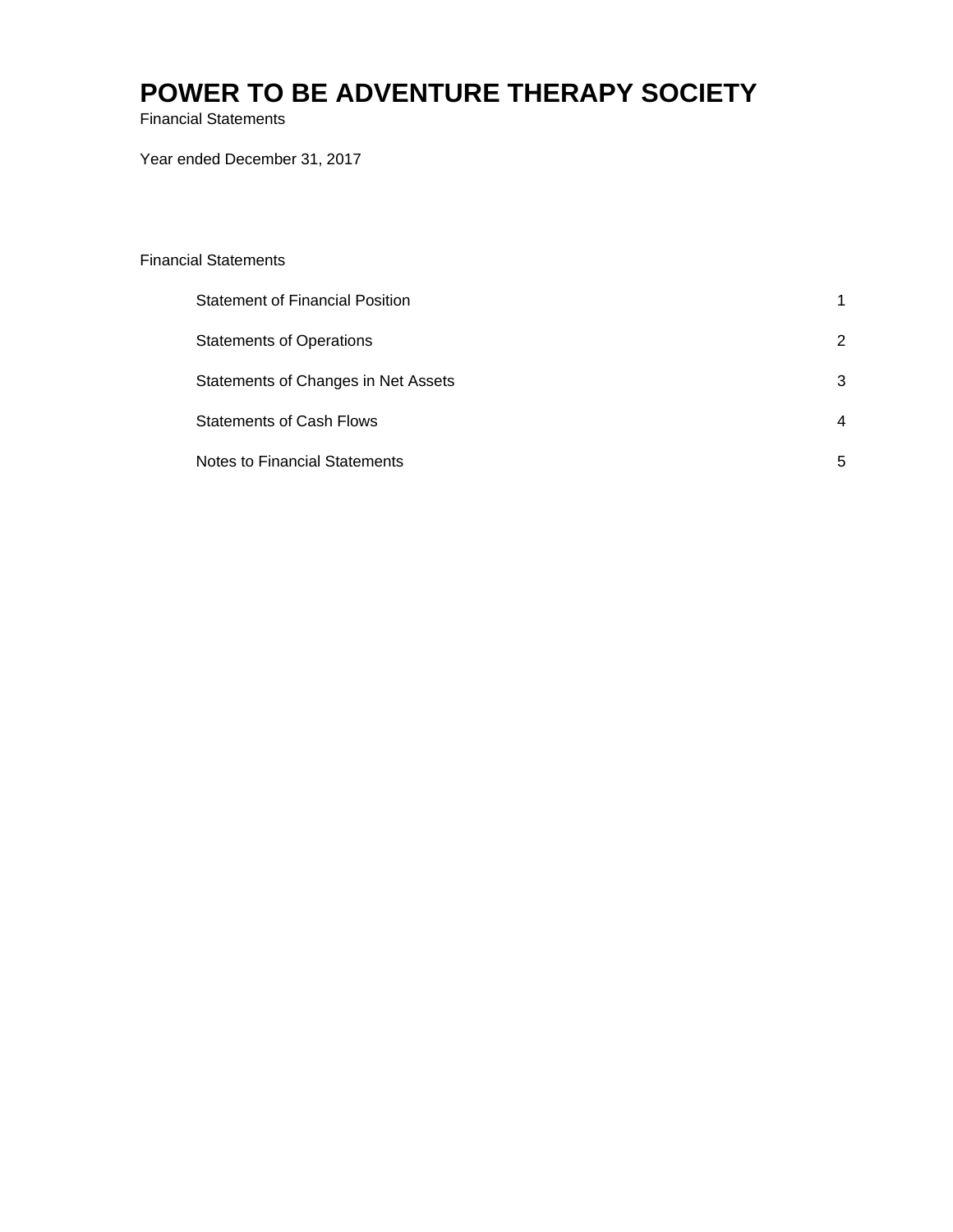Statement of Financial Position

December 31, 2017, with comparative information for 2016

|                                                                               | Operating     | Basecamp      |                 | 2016            |
|-------------------------------------------------------------------------------|---------------|---------------|-----------------|-----------------|
|                                                                               | Fund          | Fund          | Total           | Total           |
| <b>Assets</b>                                                                 |               |               |                 |                 |
| Current assets:                                                               |               |               |                 |                 |
| Cash                                                                          | \$<br>213,242 | \$            | \$<br>213,242   | \$<br>386,136   |
| Accounts receivable                                                           | 10,022        |               | 10,022          | 11,423          |
| Due to/from other funds                                                       | (30, 702)     | 30,702        |                 |                 |
| Due from government agencies                                                  | 13,004        |               | 13,004          | 10,147          |
| Prepaid expenses and deposits                                                 | 13,966        |               | 13,966          | 22,690          |
|                                                                               | 219,532       | 30,702        | 250,234         | 430,396         |
| Funds restricted for operating                                                |               |               |                 |                 |
| reserve (note 2)                                                              | 725,692       |               | 725,692         | 537,137         |
| Capital assets (note 3)                                                       | 192,221       | 236,248       | 428,469         | 142,028         |
|                                                                               | \$1,137,445   | \$<br>266,950 | \$<br>1,404,395 | \$<br>1,109,561 |
| <b>Liabilities and Net Assets</b>                                             |               |               |                 |                 |
|                                                                               |               |               |                 |                 |
| <b>Current liabilities:</b>                                                   |               |               |                 |                 |
| Accounts payable and accrued                                                  |               |               |                 |                 |
| liabilities                                                                   | \$<br>131,395 | \$<br>8,264   | \$<br>139,659   | \$<br>114,037   |
| Due to government agencies                                                    | 18,986        |               | 18,986          | 14,842          |
| Deferred contributions related<br>to operations (note 5)                      | 24,172        |               |                 | 46,930          |
| Other liabilities                                                             |               |               | 24,172          | 30,000          |
| Current portion of obligations                                                |               |               |                 |                 |
| under capital lease                                                           | 13,167        |               | 13,167          | 9,595           |
|                                                                               | 187,720       | 8,264         | 195,984         | 215,404         |
| Obligations under capital lease (note 6)<br>Deferred contributions related to | 32,338        |               | 32,338          | 34,910          |
| capital assets (note 7)                                                       | 141,127       | 236,248       | 377,375         | 33,993          |
|                                                                               | 361,185       | 244,512       | 605,697         | 284,307         |
| Net assets:                                                                   |               |               |                 |                 |
| Invested in capital assets<br>Internally restricted for                       | 5,589         |               | 5,589           | 63,531          |
| operating reserve (note 2)                                                    | 725,692       | 22,438        | 748,130         | 537,137         |
| Unrestricted                                                                  | 44,979        |               | 44,979          | 224,586         |
|                                                                               | 776,260       | 22,438        | 798,698         | 825,254         |
| Commitments (note 10)                                                         |               |               |                 |                 |
|                                                                               | \$1,137,445   | \$<br>266,950 | \$<br>1,404,395 | \$<br>1,109,561 |

See accompanying notes to financial statements.

Approved on behalf of the Board of Directors

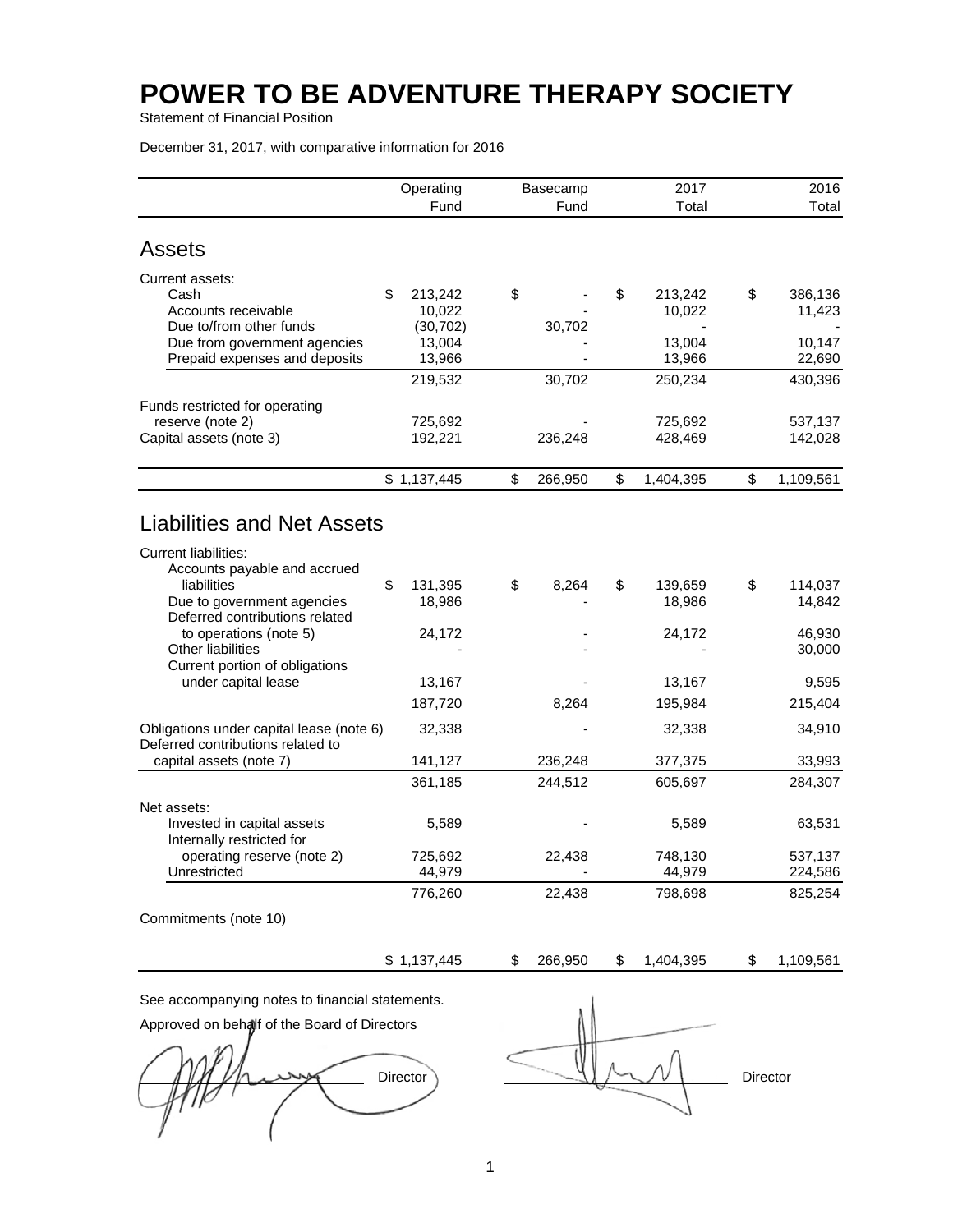Statement of Operations

Year ended December 31, 2017, with comparative information for 2016

|                                | Operating<br>Basecamp |    |       |    | 2017      |    | 2016      |
|--------------------------------|-----------------------|----|-------|----|-----------|----|-----------|
|                                | Fund                  |    | Fund  |    | Total     |    | Total     |
|                                |                       |    |       |    |           |    |           |
| Revenue:                       |                       |    |       |    |           |    |           |
| Fundraising<br>\$              | 2,925,599             | \$ |       | \$ | 2,925,599 | \$ | 2,799,358 |
| Program fees                   | 53,037                |    |       |    | 53,037    |    | 42,443    |
| Amortization of deferred       |                       |    |       |    |           |    |           |
| contributions                  | 13,493                |    | 5,898 |    | 19,391    |    | 12,407    |
| Other revenue                  | 24,542                |    |       |    | 24,542    |    | 16,689    |
|                                | 3,016,671             |    | 5,898 |    | 3,022,569 |    | 2,870,897 |
| Expenses (note 8):             |                       |    |       |    |           |    |           |
| Program costs                  | 1,790,479             |    |       |    | 1,790,479 |    | 1,599,974 |
| Fundraising                    | 926,956               |    |       |    | 926,956   |    | 775,908   |
| General and administrative     | 281,134               |    |       |    | 281,134   |    | 195,593   |
| Amortization of capital assets | 44,658                |    | 5,898 |    | 50,556    |    | 25,525    |
|                                | 3,043,227             |    | 5,898 |    | 3,049,125 |    | 2,597,000 |
| Excess (deficiency) of revenue |                       |    |       |    |           |    |           |
| S<br>over expenses             | (26, 556)             | \$ |       |    | (26,556)  | S  | 273,897   |

See accompanying notes to financial statements.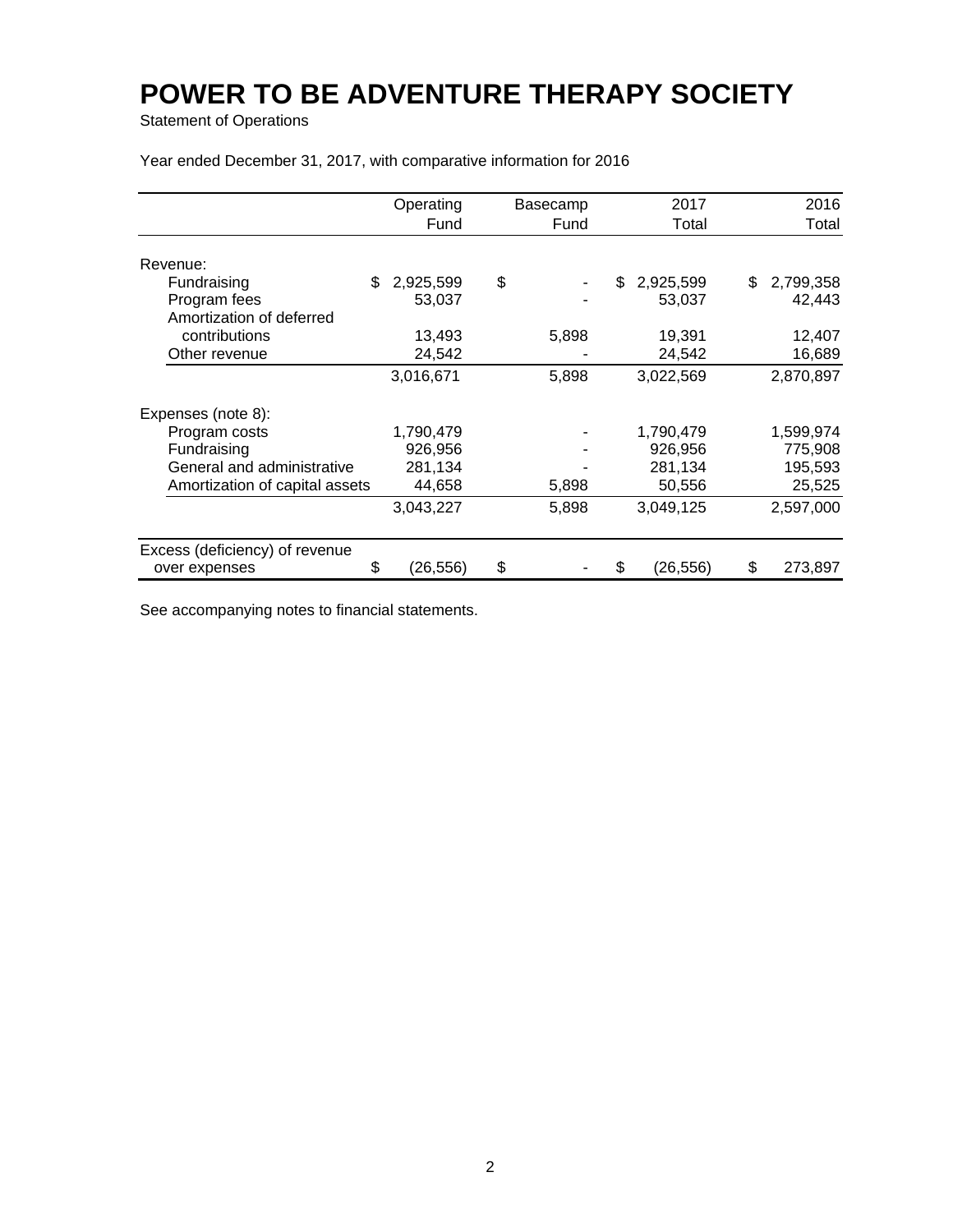Statement of Changes in Net Assets

Year ended December 31, 2017, with comparative information for 2016

|                                                         |                |                          | <b>Operating Fund</b>                                |              |                          | Basecamp Fund                  |               |               |
|---------------------------------------------------------|----------------|--------------------------|------------------------------------------------------|--------------|--------------------------|--------------------------------|---------------|---------------|
|                                                         | capital assets | Invested in              | Internally<br>restricted<br>for operating<br>reserve | Unrestricted | Total                    | Internally<br>restricted       | 2017<br>Total | 2016<br>Total |
| Net assets, beginning of year                           | \$             | 63,531                   | \$537,137                                            | \$224,586    | 825,254                  | \$<br>$\overline{\phantom{a}}$ | \$<br>825,254 | 551,357<br>\$ |
| Excess (deficiency) of<br>revenue over expenses         |                | (36, 547)                |                                                      | 9,991        | (26, 556)                | $\overline{\phantom{a}}$       | (26, 556)     | 273,897       |
| Investment in capital assets                            |                | (21, 395)                |                                                      | 21,395       | $\blacksquare$           |                                |               |               |
| Transfer from unrestricted<br>to internally restricted  |                |                          | 200,000                                              | (200,000)    | $\blacksquare$           |                                |               |               |
| <b>Transfer from Operating</b><br>Fund to Basecamp Fund |                |                          | (22, 438)                                            |              | (22, 438)                | 22,438                         |               |               |
| Interest income                                         |                | $\overline{\phantom{a}}$ | 10,993                                               | (10, 993)    | $\overline{\phantom{0}}$ |                                |               |               |
| Net assets, end of year                                 | \$             | 5,589                    | \$<br>725,692                                        | \$<br>44,979 | 776,260                  | \$<br>22,438                   | \$<br>798,698 | \$<br>825,254 |

See accompanying notes to financial statements.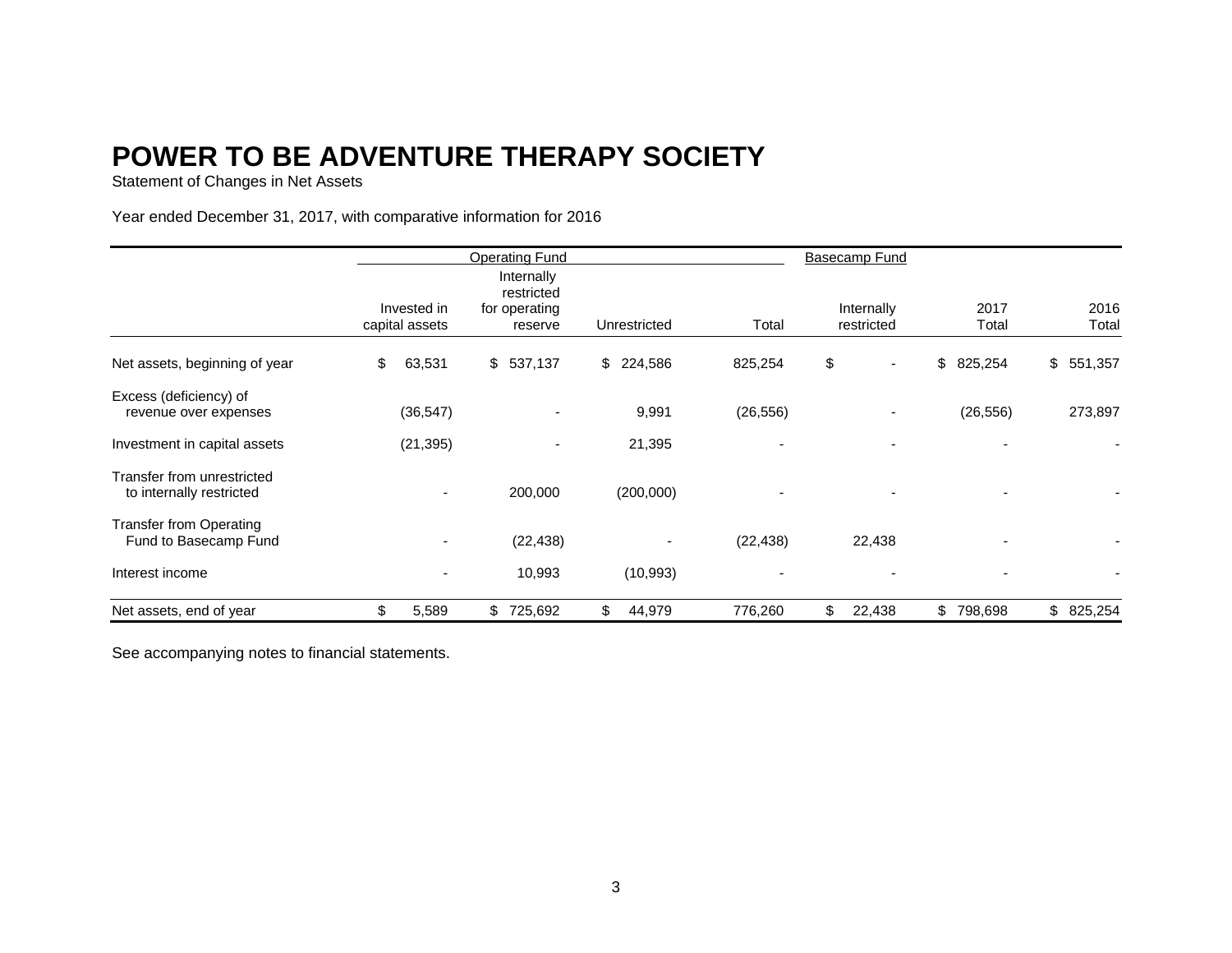Statement of Cash Flows

Year ended December 31, 2017, with comparative information for 2016

|                                                                                     | 2017            | 2016          |
|-------------------------------------------------------------------------------------|-----------------|---------------|
| Cash provided by (used in):                                                         |                 |               |
| Operations:                                                                         |                 |               |
| Excess (deficiency) of revenue over expenses<br>Items not involving cash:           | \$<br>(26, 556) | \$<br>273,897 |
| Amortization of capital assets<br>Amortization of deferred contributions related    | 50,556          | 25,525        |
| to capital assets                                                                   | (19, 391)       | (12, 407)     |
| Loss on disposal of capital assets<br>Recognition of deferred contributions related |                 | 10,717        |
| to operations                                                                       | (77, 614)       | (19,003)      |
| Changes in non-cash operating working capital:                                      |                 |               |
| Accounts receivable                                                                 | 1,401           | 39,762        |
| Due from government agencies                                                        | (2, 857)        | (1,521)       |
| Prepaid expenses and deposits                                                       | 8,724           | (4, 595)      |
| Accounts payable and accrued liabilities                                            | 25,622          | 19,973        |
| Due to government agencies                                                          | 4,144           | 4,098         |
| <b>Other liabilities</b>                                                            | (30,000)        | 30,000        |
| Capital lease obligation                                                            | 12,151          | 51,019        |
|                                                                                     | (53, 820)       | 417,465       |
| Contributions received related to operations                                        | 275,000         | 60,911        |
| Contributions received related to capital                                           | 67,968          |               |
|                                                                                     | 289,148         | 478,376       |
| Investing:                                                                          |                 |               |
| Purchase of capital assets                                                          | (262, 335)      | (89, 936)     |
| Financing:                                                                          |                 |               |
| Increase in restricted cash for operating reserve                                   | (188, 555)      | (256, 019)    |
| Capital lease payments                                                              | (11, 152)       | (3, 513)      |
|                                                                                     | (199, 707)      | (259, 532)    |
| Increase (decrease) in cash                                                         | (172, 894)      | 128,908       |
| Cash, beginning of year                                                             | 386,136         | 257,228       |
| Cash, end of year                                                                   | \$<br>213,242   | \$<br>386,136 |

See accompanying notes to financial statements.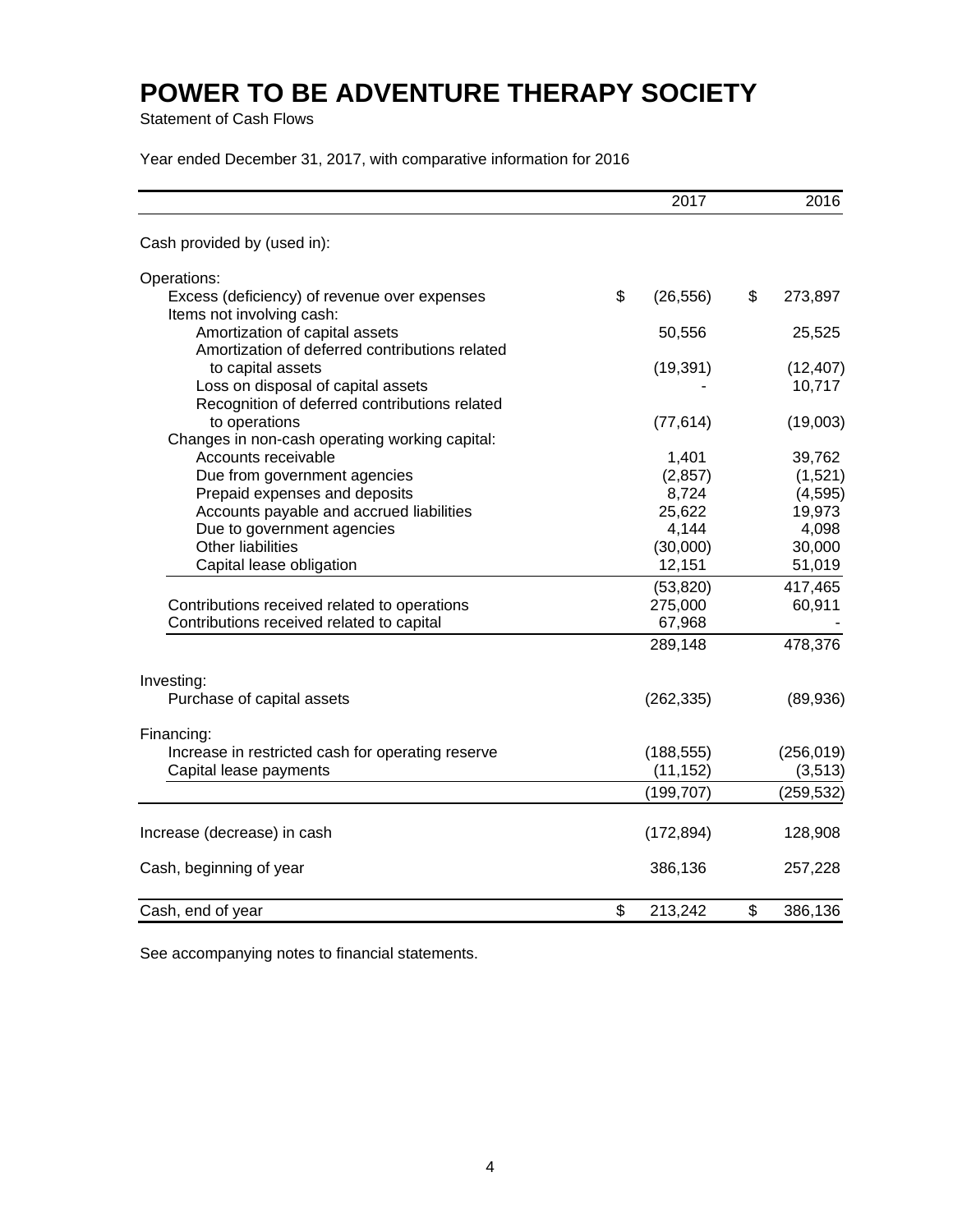Notes to Financial Statements

Year ended December 31, 2017

Power To Be Adventure Therapy Society ("Power To Be") inspires youth and families in need of support to discover their limitless abilities through nature-based programs. The Power To Be Adaptive Recreation program is a positive response to the community need for inclusive, nature-based recreation activities for people living with a barrier or disability. The Power To Be Wilderness School is a multi-year program for youth that fosters positive social and life skills development through outdoor adventure activities. Power To Be was incorporated under the B.C. Society Act, January 17, 2003, and is a registered charity under the Income Tax Act. On November 26, 2016, the new Societies Act (British Columbia) became effective. The Society has until November 28, 2018 to continue under the new act.

#### **1. Significant accounting policies:**

The financial statements of the Society have been prepared in accordance with Canadian accounting standards for not-for-profit organizations. The following is a summary of the significant accounting policies used in the preparation of the financial statements.

(a) Revenue recognition:

The financial statements include the following funds:

The Operating Fund accounts for the assets, liabilities, net assets and transactions related to the ongoing delivery of programs.

The Basecamp Fund accounts for the assets, liabilities, net assets and transactions related to Power To Be's Prospect Lake Basecamp site.

Power To Be follows the deferral method of accounting for contributions:

Unrestricted contributions are recognized as revenue when received or receivable if the amount to be received can be reasonably estimated and collection is reasonably assured.

Restricted contributions related to expenses of future periods are deferred and recognized as revenue in the year in which the related expenses are incurred.

Restricted contributions for the purchase of capital assets that will be amortized are deferred and recognized as revenue on the same basis as the amortization expense related to the acquired capital assets.

Program fees are recognized in the year in which the services are rendered.

Donations of materials and services that would have otherwise been purchased are recorded at their fair value at the date of contribution.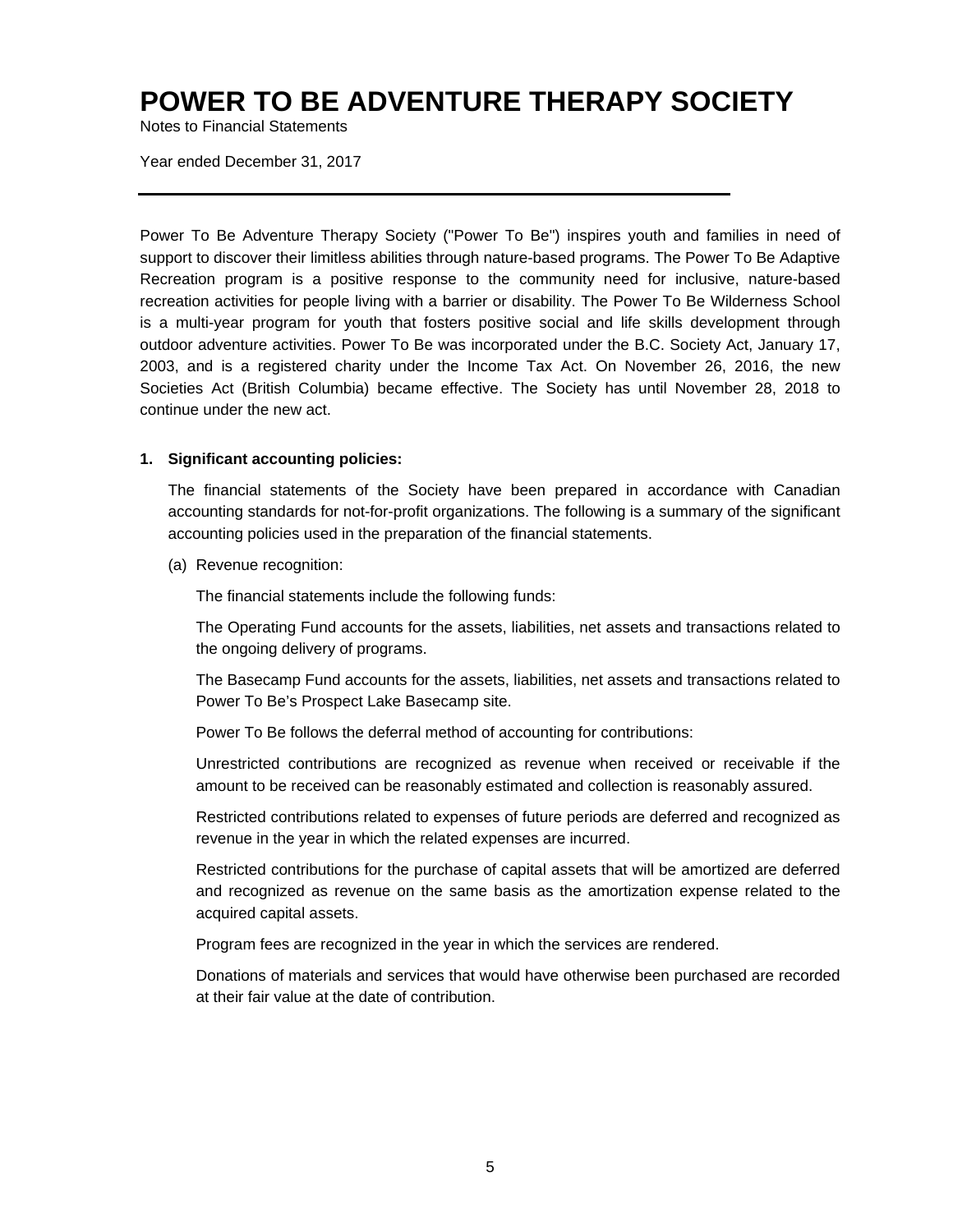Notes to Financial Statements

Year ended December 31, 2017

#### **1. Significant accounting policies (continued):**

(b) Allocation of expenses:

Power To Be engages in program and fundraising activities. The costs of each activity include the costs of personnel and other expenses that are directly related to the function.

Power To Be also incurs and attributes general support expenses that are common to the administration of the organization and each of its activities. The allocation is based on the relative time and distribution of staff across program fundraising and administration activities.

(c) Capital assets:

Purchased capital assets are recorded at cost. Contributed capital assets are recorded at fair value at the date of contribution. Amortization is provided on a declining basis over the assets' estimated useful lives as follows:

| Asset                  | Rate                                                |
|------------------------|-----------------------------------------------------|
|                        |                                                     |
| Basecamp               | 10%                                                 |
| <b>Boat</b>            | 20%                                                 |
| Computer equipment     | 30%                                                 |
| Furniture and fixtures | 20%                                                 |
| Outdoor equipment      | 20%                                                 |
| Shed                   | 10%                                                 |
| Vehicles               | 20%                                                 |
| Leased vehicle         | Lesser of useful life and term of the lease         |
| Leasehold improvements | Lesser of the useful life and the term of the lease |

When a capital asset no longer has any long-term service potential to Power To Be, the excess of its net carrying amount over any residual value is recognized as an expense in the statement of operations.

(d) Pledges and contributed services:

Pledges from donors are recorded when payment is received by Power To Be or the transfer of property is completed.

Power To Be acknowledges the substantial and significant services provided by its many volunteers. Because of the difficulty in determining fair value, contributed services are not recognized in the financial statements.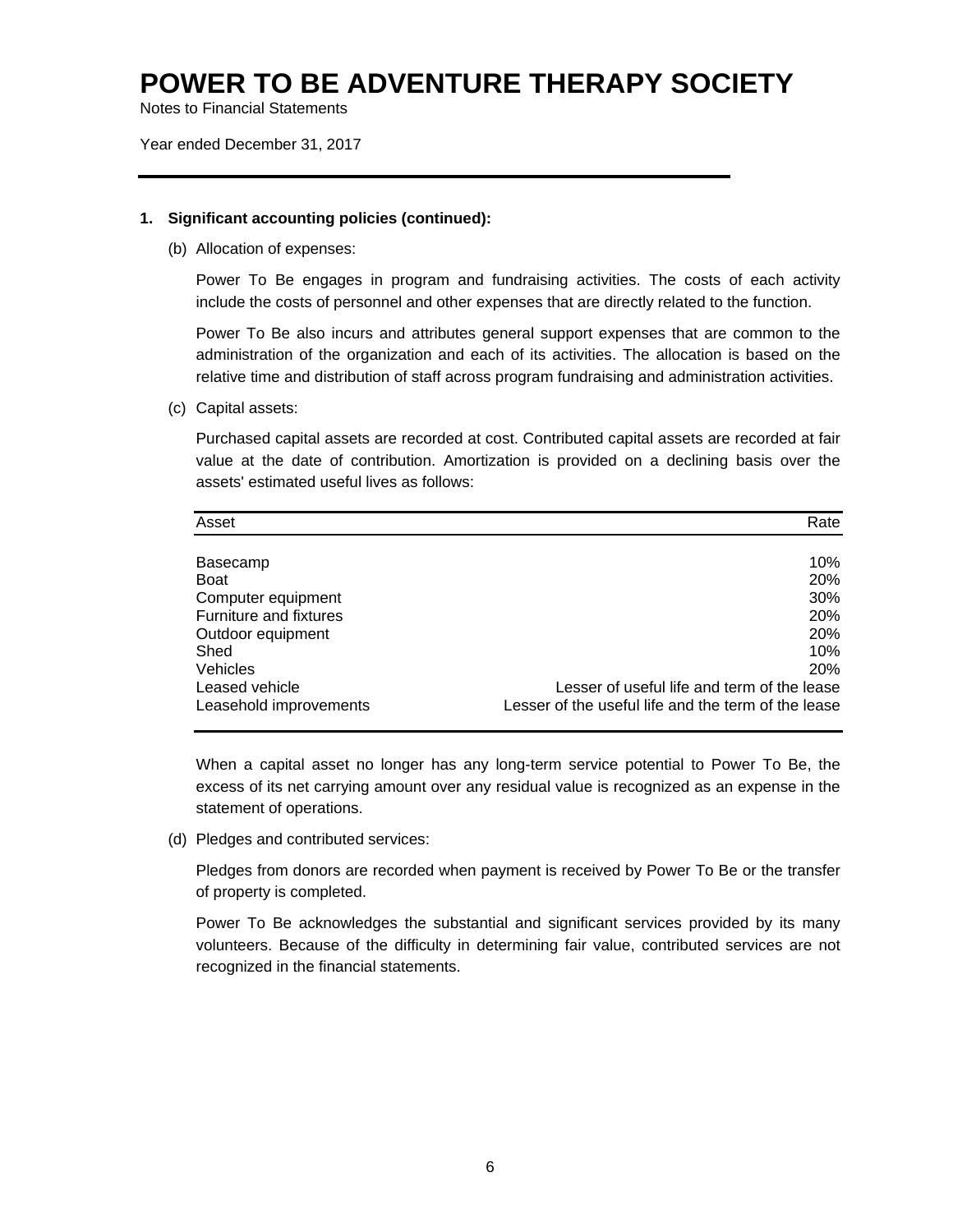Notes to Financial Statements

Year ended December 31, 2017

#### **1. Significant accounting policies (continued):**

(e) Financial instruments:

Financial instruments are recorded at fair value on initial recognition. Investments that are quoted in an active market are subsequently measured at fair value and all changes in the fair value are recognized in excess of revenue over expenses in the period incurred. All other financial instruments are subsequently recorded at cost or amortized cost, unless management has elected to carry the instruments at fair value. Power To Be has not elected to carry any such financial instruments at fair value.

Transaction costs incurred on the acquisition of financial instruments measured subsequently at fair value are expensed as incurred. All other financial instruments are adjusted by transaction costs incurred on acquisition and financing costs, which are amortized using the straight-line method.

Financial assets are assessed for impairment on an annual basis at the end of the fiscal year if there are indicators of impairment. If there is an indicator of impairment, Power To Be determines if there is a significant adverse change in the expected amount or timing of future cash flows from the financial asset. If there is a significant adverse change in the expected cash flows, the carrying value of the financial asset is reduced to the highest of the present value of the expected cash flows, the amount that could be realized from selling the financial asset or the amount Power To Be expects to realize by exercising its right to any collateral. If events and circumstances reverse in a future period, an impairment loss will be reversed to the extent of the improvement, not exceeding the initial carrying value.

(f) Leases:

Leases which transfer substantially all of the benefits and risks incidental to ownership of property are accounted for as leased capital assets. All other leases are accounted for as operating leases and the related payments are charged to expenses as incurred.

(g) Use of estimates:

The preparation of financial statements requires management to make estimates and assumptions that affect the reported amounts of assets and liabilities and the disclosure of contingent assets and liabilities at the date of the financial statements and the reported amounts of revenues and expenses during the period. Actual results could differ from those estimates.

(h) Comparative information:

Certain comparative information has been reclassified to conform with the financial statement presentation for the current year.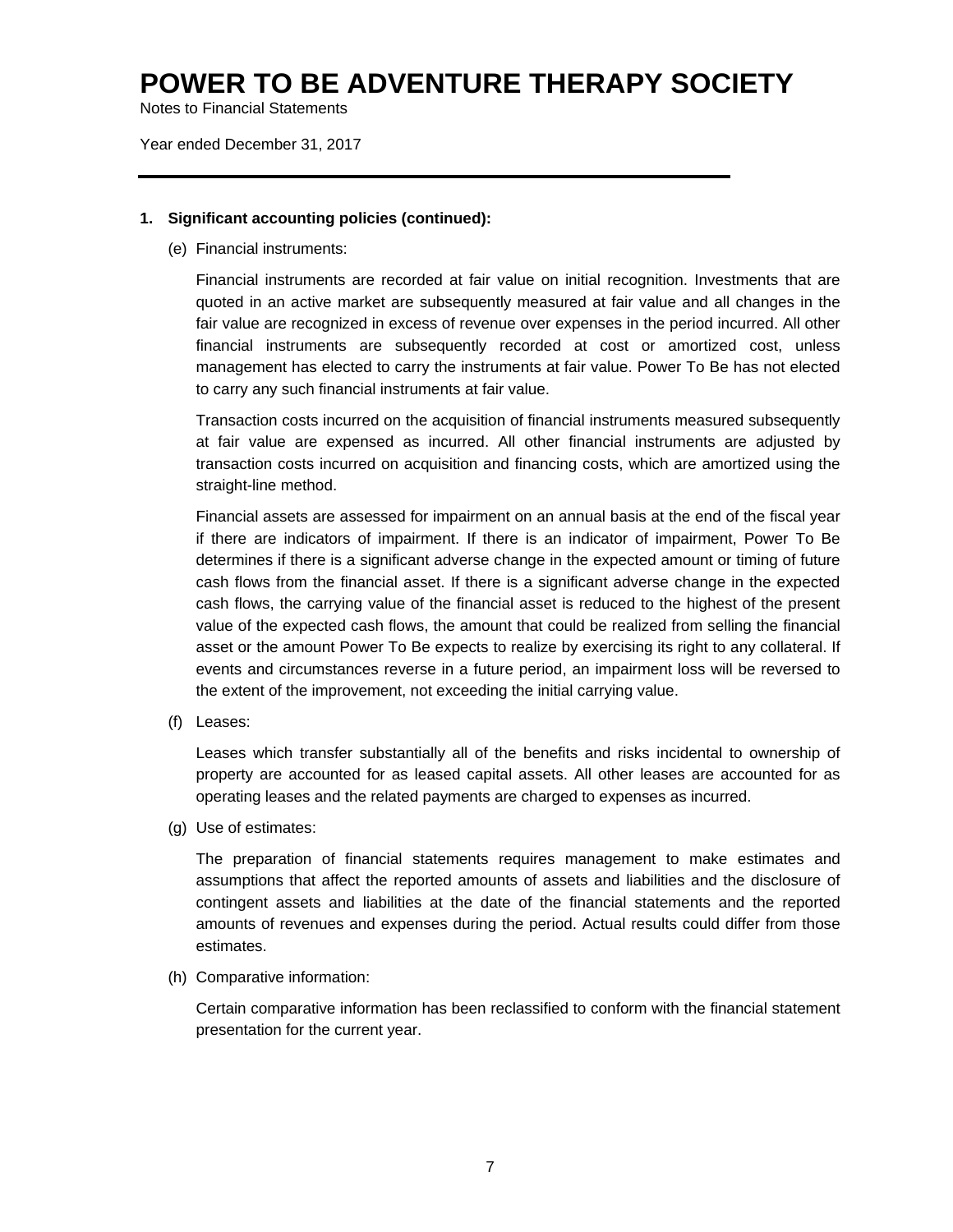Notes to Financial Statements

Year ended December 31, 2017

#### **2. Internally restricted net assets:**

Power To Be's Board of Directors have internally restricted \$725,692 (2016 - \$537,137) of unrestricted net assets to be held for the purpose of providing an operating reserve. Interest earned on internally restricted assets is restricted for the same purpose and added to the reserve as earned. This internally restricted amount is not available for use without approval of the Board of Directors. During the year, the Board of Directors approved a transfer of \$200,000 (2016 - \$250,000) from the Operating Fund unrestricted balance to operating reserve and a transfer of \$22,438 (2016 - nil) from the Operating Fund to the Basecamp Fund.

#### **3. Capital assets:**

| December 31, 2017                | Cost    | Accumulated<br>amortization | Net book<br>value |
|----------------------------------|---------|-----------------------------|-------------------|
|                                  |         |                             |                   |
| <b>Operating Fund:</b>           |         |                             |                   |
| \$.<br><b>Boats</b>              | 108,661 | \$<br>84,917                | \$<br>23,744      |
| Computer equipment               | 28,309  | 16,008                      | 12,301            |
| Furniture and fixtures           | 41,989  | 9,832                       | 32,157            |
| Outdoor equipment                | 73,074  | 56,250                      | 16,824            |
| Vehicles                         | 123,671 | 86,679                      | 36,992            |
| Leasehold improvements           | 31,330  | 4,869                       | 26,461            |
| Vehicle under capital lease      | 48.019  | 12,805                      | 35,214            |
| Photocopiers under capital lease | 12,151  | 3,623                       | 8,528             |
|                                  | 467,204 | 274,983                     | 192,221           |
| Basecamp Fund:                   |         |                             |                   |
| Basecamp                         | 122,163 |                             | 122,163           |
| Leasehold improvements           | 119,983 | 5,898                       | 114,085           |
|                                  | 242,146 | 5,898                       | 236,248           |
| \$                               | 709,350 | 280,881<br>\$               | \$<br>428,469     |

| December 31, 2016           | Cost          | Accumulated<br>amortization | Net book<br>value |
|-----------------------------|---------------|-----------------------------|-------------------|
| <b>Operating Fund:</b>      |               |                             |                   |
| <b>Boats</b>                | \$<br>104,861 | \$<br>79.377                | \$<br>25,484      |
| Computer equipment          | 23,880        | 12,406                      | 11,474            |
| Furniture and fixtures      | 8,810         | 4.442                       | 4,368             |
| Outdoor equipment           | 67,165        | 52,412                      | 14,753            |
| Vehicles                    | 101,571       | 78,812                      | 22,759            |
| Leasehold improvements      | 20,162        | 989                         | 19,173            |
| Vehicle under capital lease | 48,019        | 4,002                       | 44,017            |
|                             | S<br>374,468  | \$<br>232,440               | \$<br>142.028     |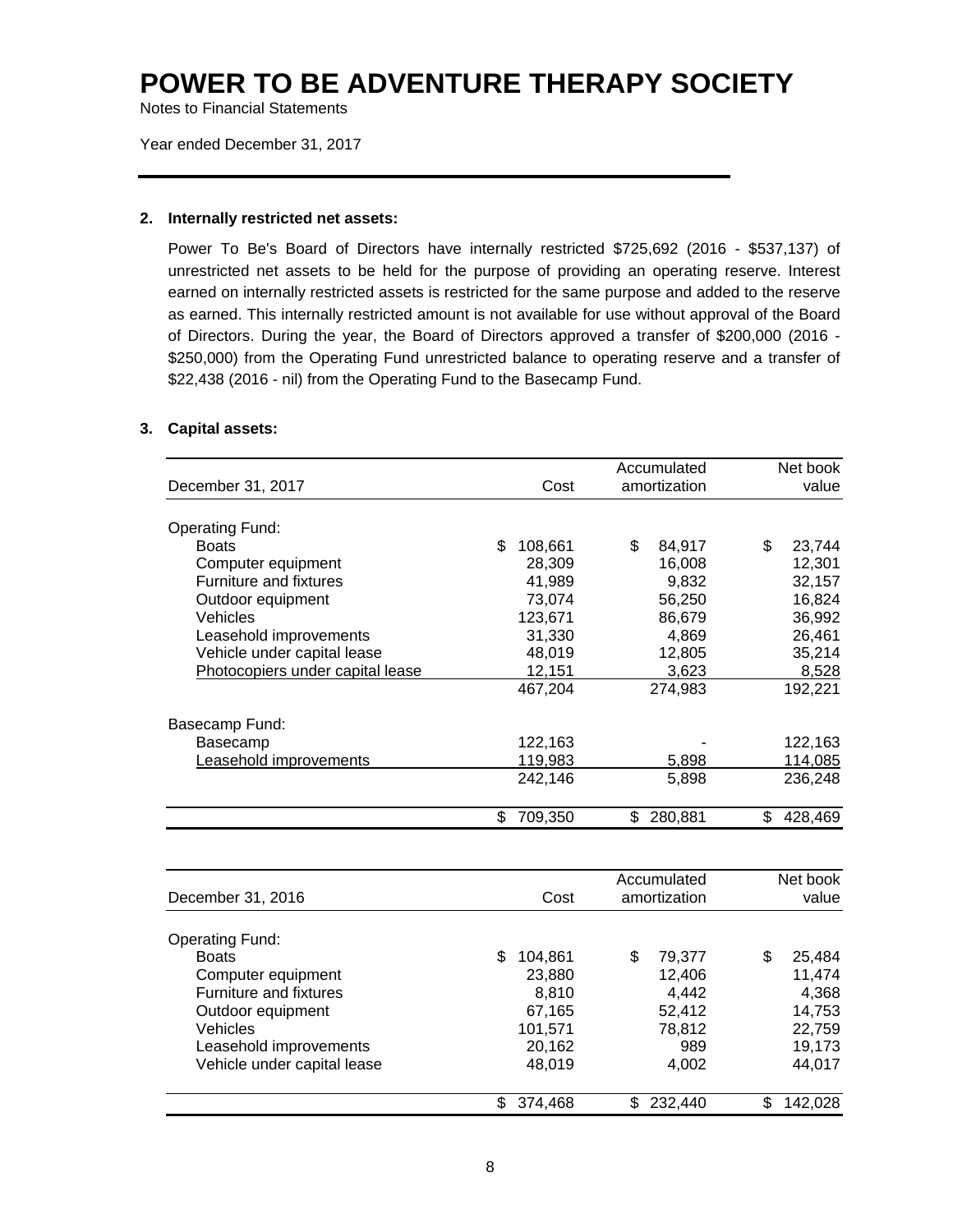Notes to Financial Statements

Year ended December 31, 2017

#### **3. Capital assets (continued):**

During the year, equipment with a net book value of \$7,195 (2016 - \$5,624) was written off. Basecamp assets under construction are not amortized until assets are available for use.

During the year, Power To Be received contributed tangible capital assets, including a dock, equipment, and a canoe, valued at \$74,661, which represents the estimated fair value of the assets at the date of contribution.

#### **4. Bank indebtedness:**

Power To Be has an undrawn business line of credit, with an authorized amount of \$75,000, bearing interest at 2.0% over the bank prime rate and due on demand.

#### **5. Deferred contributions related to operations:**

Deferred contributions related to operations represent unspent externally restricted resources received that will be expended in a subsequent year. Changes in the deferred contributions balance are as follows:

|                                                                                                                  |    | 2017                 |   | 2016               |
|------------------------------------------------------------------------------------------------------------------|----|----------------------|---|--------------------|
| Balance, beginning of year<br>Amount recognized as revenue                                                       | \$ | 46.930<br>(77, 614)  | S | 19,068<br>(19,003) |
| Amount transferred to deferred contributions related<br>to capital assets<br>Current year contributions received |    | (220,144)<br>275,000 |   | (14,046)<br>60,911 |
| Balance, end of year                                                                                             | S  | 24.172               | S | 46,930             |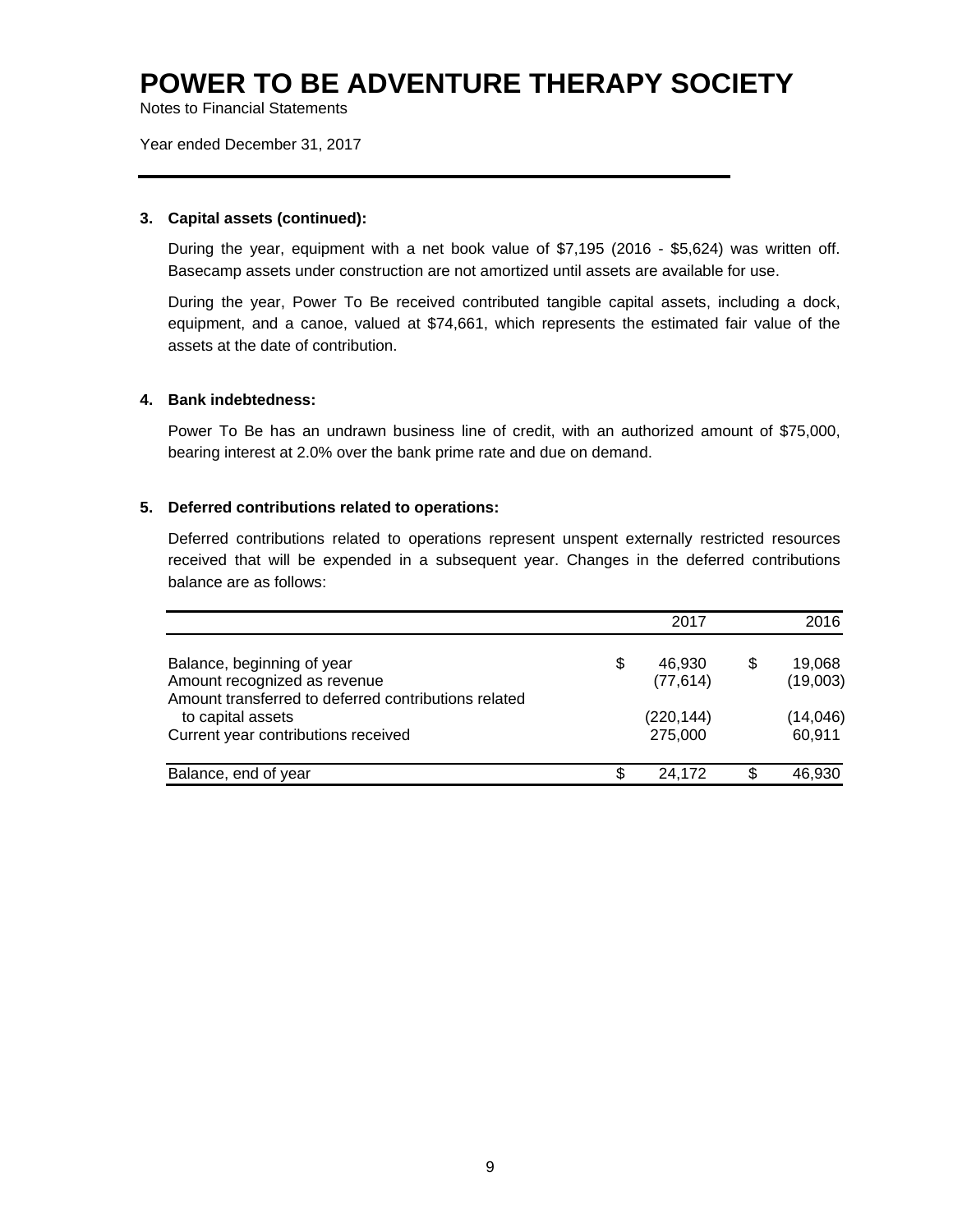Notes to Financial Statements

Year ended December 31, 2017

#### **6. Obligation under capital lease:**

The Society has entered into capital leases as follows: a truck lease, expiring July 2021, and two photocopier leases, expiring in May 2020 and February 2020. Total annual minimum lease payments are listed below:

| 2018                                       | \$<br>13,167 |
|--------------------------------------------|--------------|
| 2019                                       | 13,167       |
| 2020                                       | 10,894       |
| 2021                                       | 11,284       |
|                                            |              |
| Total minimum lease payments               | 48,512       |
| Less amount representing interest at 4.85% | 3,007        |
|                                            | 45,505       |
| Less current portion                       | 13,167       |
| Long term portion of capital lease         | \$<br>32,338 |

Total interest expense during the year was \$1,893 (2016 - \$455).

#### **7. Deferred contributions related to capital assets:**

Deferred contributions related to capital assets represent externally restricted contributions for acquisition of tangible capital assets that will be recognized as revenue in future periods over the remaining useful life of the assets. Changes in the deferred contributions balance for the year are as follows:

|                                                        |   | 2017      | 2016      |
|--------------------------------------------------------|---|-----------|-----------|
| Balance, beginning of year                             | S | 33,993    | \$ 32,354 |
| Amount transferred from deferred contributions related |   |           |           |
| to operations                                          |   | 220,144   | 14,046    |
| Amounts amortized to revenue                           |   | (19, 391) | (12, 407) |
| Current year contributions received                    |   | 67,968    |           |
| Contributed capital assets                             |   | 74.661    |           |
| Balance, end of year                                   |   | \$377,375 | 33,993    |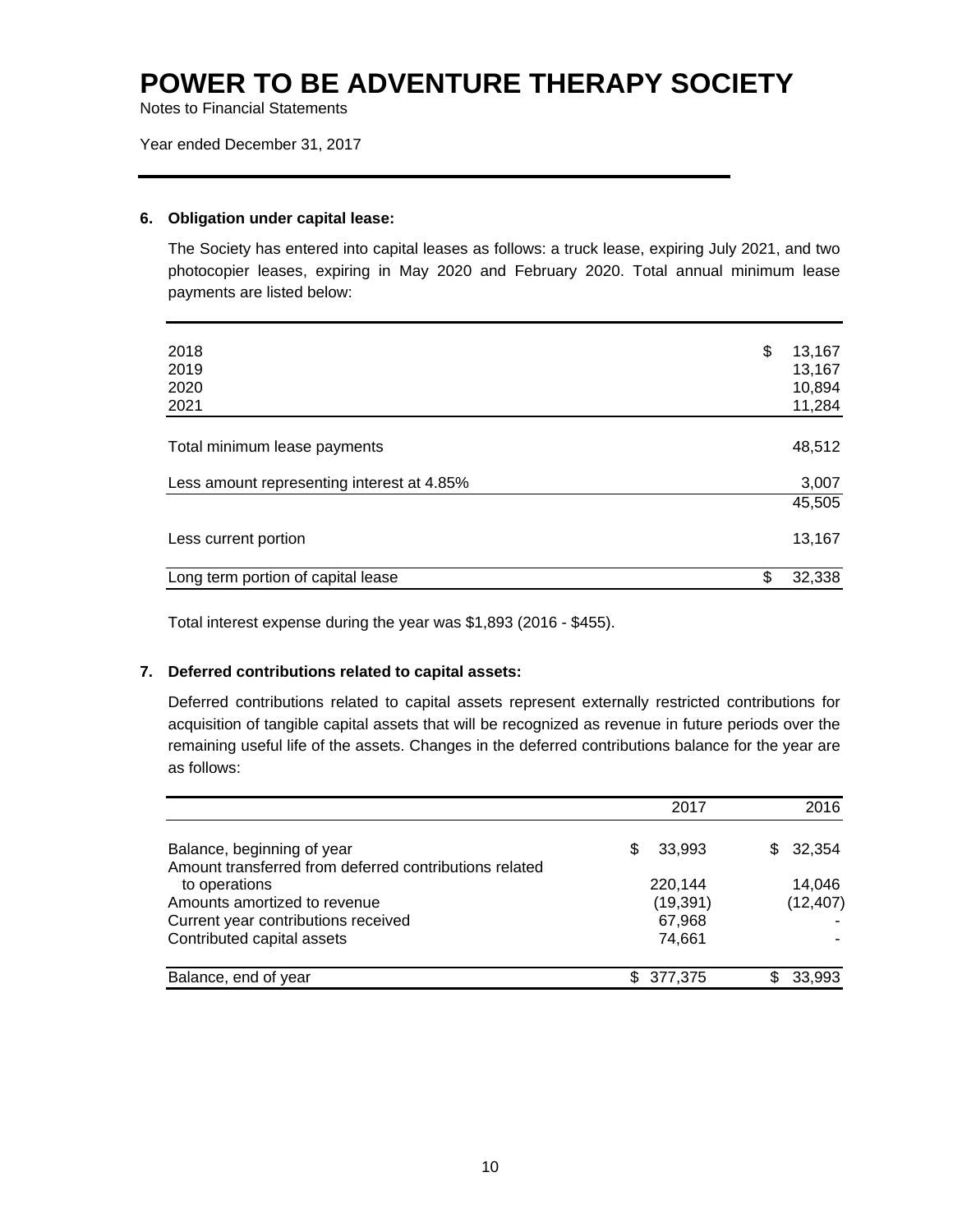Notes to Financial Statements

Year ended December 31, 2017

#### **8. Allocation of expenses:**

As described in note 1(b) Power To Be attributes certain common expenses to its activities. Total personnel, marketing and general and administration costs attributed during the year are as follows:

| December 31, 2017          | Program costs |           | Fundraising   | General and<br>administration | Total           |
|----------------------------|---------------|-----------|---------------|-------------------------------|-----------------|
|                            |               |           |               |                               |                 |
| Personnel                  | \$            | 1,304,450 | \$<br>481,643 | \$<br>220,753                 | \$<br>2,006,846 |
| Marketing                  |               | 16,591    | 16.591        |                               | 33,182          |
| General and administration |               | 182,750   | 67,477        |                               | 250,227         |
|                            |               | 1,503,791 | 565,711       | 220,753                       | 2,290,255       |
| Direct expenses            |               | 286,688   | 361,245       | 60,381                        | 708,314         |
|                            | \$            | 1,790,479 | \$<br>926,956 | \$<br>281,134                 | \$<br>2,998,569 |
|                            |               |           |               |                               |                 |

| December 31, 2016          |     |           | Fundraising<br>Program costs |         | General and<br>administration |         | Total |           |
|----------------------------|-----|-----------|------------------------------|---------|-------------------------------|---------|-------|-----------|
|                            |     |           |                              |         |                               |         |       |           |
| Personnel                  |     | 1,111,279 | S                            | 398,070 | \$                            | 149,276 | S     | 1,658,625 |
| Marketing                  |     | 17,348    |                              | 17,348  |                               | -       |       | 34,696    |
| General and administration |     | 159,102   |                              | 56,992  |                               |         |       | 216,094   |
|                            |     | 1,287,729 |                              | 472,410 |                               | 149,276 |       | 1,909,415 |
| Direct expenses            |     | 312,245   |                              | 303,498 |                               | 46,317  |       | 662,060   |
|                            | \$. | 1,599,974 | S.                           | 775,908 | \$                            | 195,593 | \$    | 2,571,475 |

#### **9. Financial instruments and concentration of credit risk:**

Power To Be's financial instruments include cash, accounts receivable, cash restricted for operating reserve, due to/from government agencies, accounts payable and accrued liabilities and other liabilities.

It is management's opinion that the Society is not exposed to significant interest, currency, liquidity or credit risk arising from its financial instruments. Power To Be manages its liquidity risk by monitoring its operating requirements. The Society prepares budget and cash forecasts to ensure it has sufficient funds to fulfill its obligations. The Society monitors credit risk by reviewing accounts receivable and estimated a provision if realizable value is less than book value. There has been no change to the risk exposures from 2016.